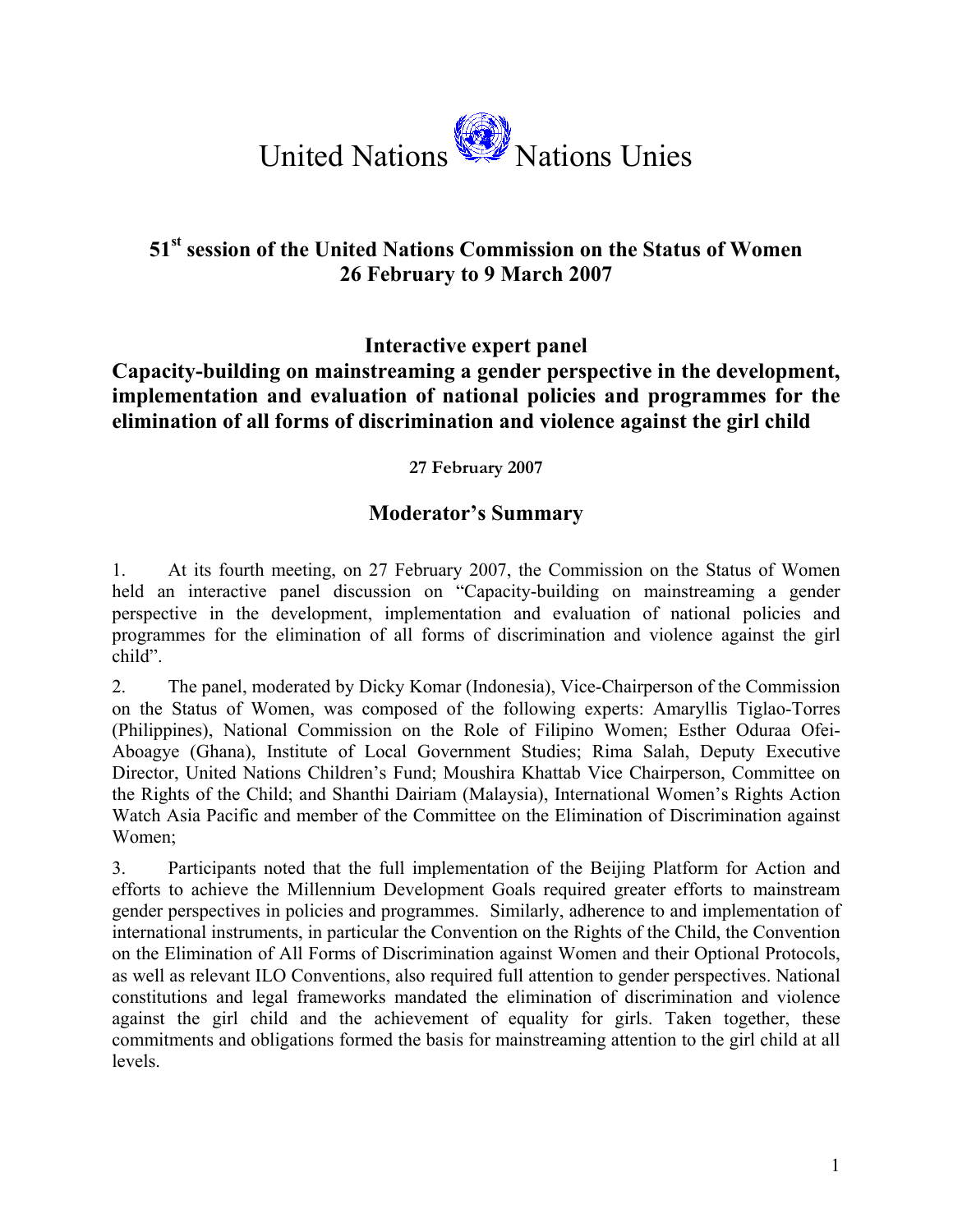4. Notwithstanding these commitments, participants noted that significant gaps in implementation and continued inequalities between girls and boys remained in many areas. Such persistent inequalities and violations of the rights of girls were often grounded in complex sets of factors and root causes, all of which had to be taken into account in developing effective responses. Since many of these factors were specific to the local and community level, it was important to undertake comprehensive assessments that included the local level.

5. While many measures had been taken, further efforts were necessary to strengthen capacity for effective mainstreaming attention to the girl child in all policies and programmes. Participants noted that capacity-building for mainstreaming was a long-term and ongoing process. Measures had been taken to create or strengthen the requisite base of knowledge and skills, as well as to increase awareness about the need for the effective use of the gender mainstreaming strategy in relation to the girl child.

6. Participants noted that successful gender mainstreaming required not only technical skills, but also political will to advance the policy objectives. Participants suggested that an integrated and cross-sectoral approach should be used in gender mainstreaming that involves Government institutions at the national and local level. In addition, it was necessary to cooperate with a broad range of stakeholders, including civil society and the private sector, to achieve specific goals in eliminating discrimination and violence against girls. Emphasis was placed on the need for effective and ongoing coordination among different stakeholders so that policy objectives could be successfully and effectively pursued. Participants provided examples of institutional mechanisms that had been established or strengthened to support gender mainstreaming, and to coordinate the use of the mainstreaming strategy across all levels of government, as well as with other stakeholders, for the benefit of girls. Some mechanisms were also charged with carrying out the research and data collection required to support implementation of the mainstreaming strategy and enhance knowledge about the situation of girls. It was pointed out that adequate human and financial resources, authority and capacity were necessary for carrying out this responsibility.

7. Participants discussed different areas and examples where attention to the girl child had been mainstreamed. While in some cases, mainstreaming efforts had been undertaken in specific sectors, such as for example education or child labour, in other cases the mainstreaming strategy had been implemented across many different policy areas. Challenges, such as the persistence of child marriage, required use of comprehensive situation analysis to develop effective policy responses.

8. Participants emphasized the importance of including gender equality goals in all policy areas, for example agriculture or macro-economic planning, as well as the need to integrate gender perspectives from the outset in all policy development processes. Participants also emphasized the importance of clearly reflecting gender equality outcomes, including for girls, in overall national development strategies.

9. Participants discussed different measures necessary to support the effective integration of gender perspectives and attention to the girl child in policy development. Baseline surveys, situation analysis and needs assessments had been undertaken to provide the requisite knowledge base and enhance capacity for targeted policy development in response to the specific situation of girls. Other steps, such as comparative studies and vulnerability assessments had also been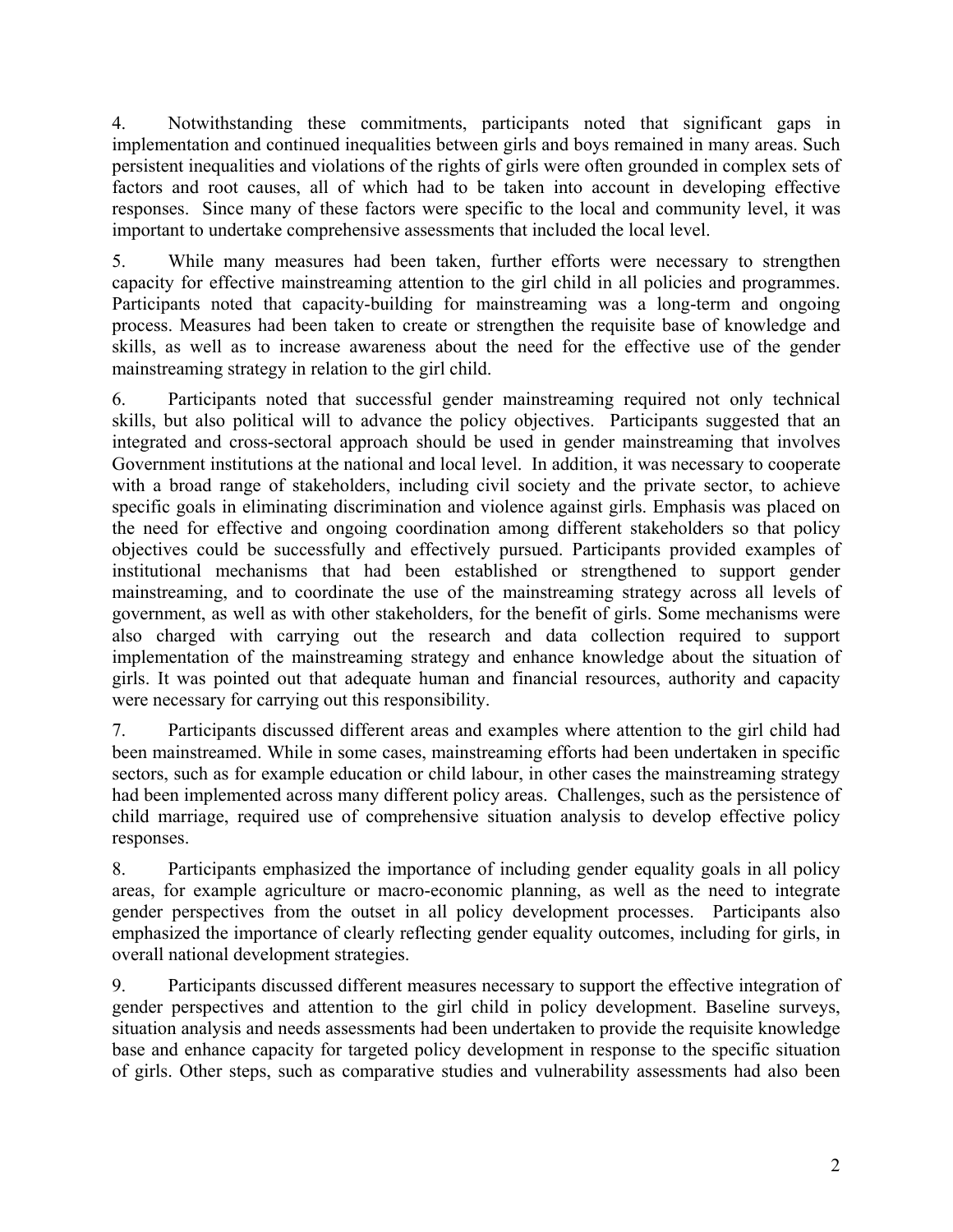used. For example, a study on child trafficking had served as basis for identifying genderspecific actions to address and eliminate this challenge.

10. A minimum set of statistics, disaggregated by sex and age, in the areas covered by the Beijing Platform for Action and the Convention on the Elimination of All Forms of Discrimination against Women and the Convention on the Rights of the Child was considered to be necessary for effective gender mainstreaming in policies and programmes and attention to the girl child. Participants also noted the need for indicators to enhance capacity for mainstreaming in policy and programme development, as well as in monitoring and evaluation. For example, enhanced data collection on child marriage had contributed to strengthened capacity to monitor and track this harmful practice, and to improve policy responses.

11. Participants also noted the need to strengthen capacity for undertaking gender analysis and gender-sensitive planning which identifies and addresses the specific situations of girls. Participants discussed different steps needed at different levels to enhance such capacity, such as training. Examples of regional and national workshops were provided that had contributed to increased capacity for carrying out gender analysis in different sectors, including in relation to the girl child. Such activities had sometimes effectively involved different stakeholder groups, including traditional leaders and communities. In some instances, the training of trainers had also shown good results.

12. Participants noted that manuals and handbooks on the mainstreaming strategy were also instrumental in strengthening capacity for gender mainstreaming and attention to the girl child in all planning processes. In some instances, checklists had been used to ensure the incorporation of gender perspectives into policy and programmes in different policy areas. Gender impact assessments or gender implication statements were other tools that supported the consistent use of the strategy. Participants also noted the use of gender-sensitive budgeting processes to enhance attention to gender perspectives and the situation of girls in policy and programme development, as well as of gender audits. These could also contribute to enhanced resource allocations for gender-sensitive programming in particular sectors, or across all sectors.

13. Awareness raising, networking and advocacy could also contribute to enhancing capacity for mainstreaming, as they increased understanding of persistent violations of the rights of girls and strengthened political commitment. Advocacy efforts had, for example, contributed to a strengthened approach to combating child labour. They had also resulted in greater awareness about the importance of, and support for, girls' education at the local level.

14. Participants emphasized the need to strengthen capacity for monitoring and evaluation of gender mainstreaming and the situation of girls. While there was also a growing focus on accountability for results of gender mainstreaming, ways to ensure accountability for results had to be further developed.

15. Participants noted that despite existing legislative frameworks, many challenges remained for effective and consistent use of the mainstreaming strategy in policies and programmes to eliminate discrimination and violence against the girl child. Lack of capacity to undertake the necessary data collection and analysis, to coordinate a comprehensive approach, and to effectively monitor and evaluate policies and programmes persisted. There was also a need to improve the evidence of the effectiveness of certain measures, such as training, and to enhance the measurement of results achieved. Lack of resources limited opportunities for capacity building for gender mainstreaming, as well as for implementation of gender-sensitive policies to